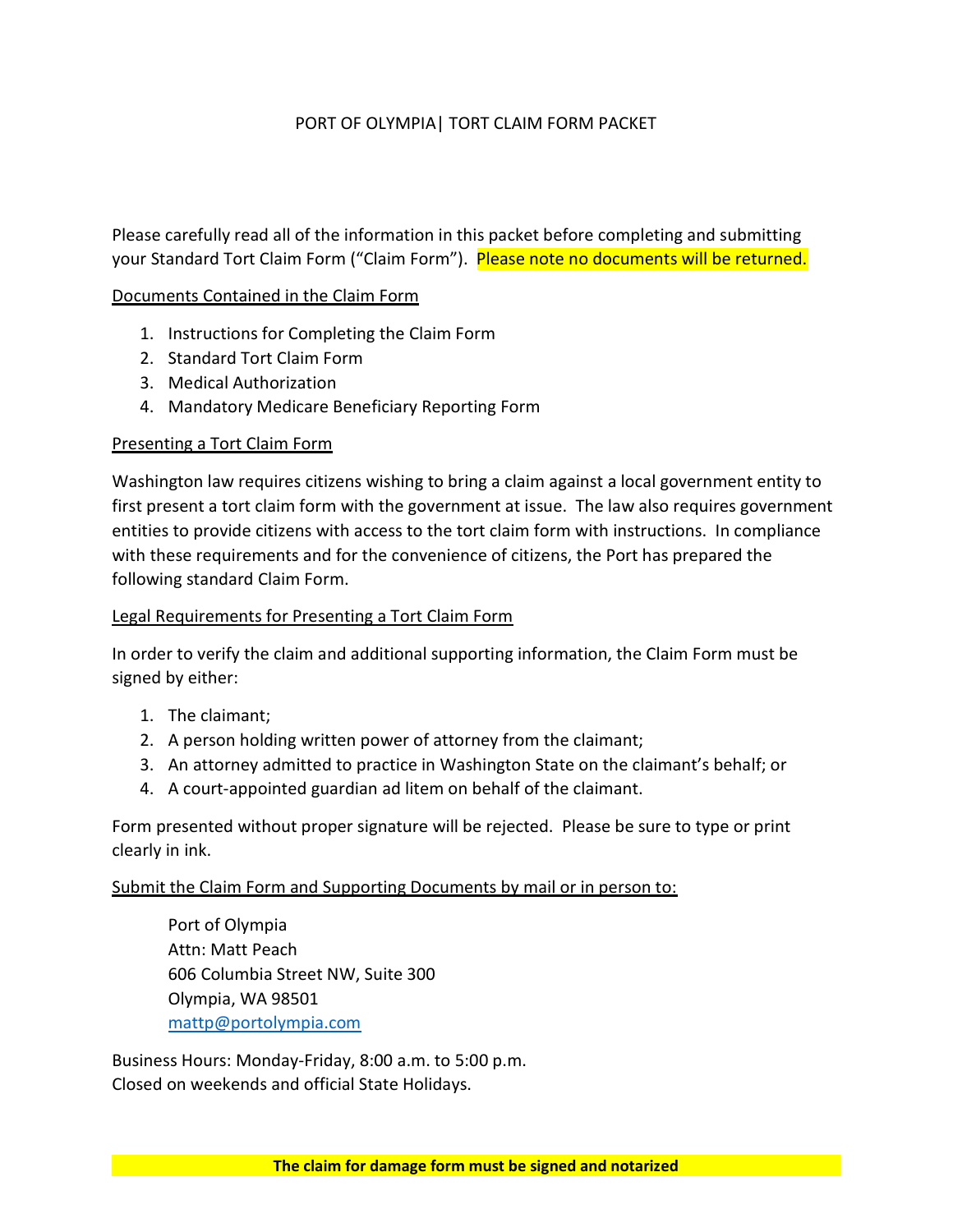# INSTRUCTIONS FOR COMPLETING THE PORT OF OLYMPIA CLAIM FOR DAMAGE FORM

Before filing a Claim for Damage please read these instructions and the Claim for Damage form in its entirety.

The Claim for Damage form must be signed and notarized. Type or print clearly in ink and sign the Claim for Damage form. If you are incapacitated, a minor or a non resident of the state, a relative, attorney or agent may sign on your behalf.

Provide all requested information and any available documents or evidence supporting your claim, such as medical records or bills for personal injuries, photographs, proof of ownership for property damages, receipts for property value, etc.

If the requested information cannot be supplied in the space provided, please use additional blank sheets so your claim can be easily read and understood.

The following are examples on how to complete the Claim for Damage form:

- (1) Doe, John Conner, 12/01/1910
- (2) 222 One Way Street, Apt. Z, Olympia, Washington 98501
- (3) Post Office Box 111, Olympia, Washington 98501
- (4) Same
- (5) (360) 555-5555
- (6) January 1, 2009, 8:00 a.m.
- (7) If the incident that caused the damages occurred over a period of time, please provide the beginning time and the ending time in item (7).
- (8) Washington, Thurston, Olympia, parking lot of Port of Olympia offices.
- (9) Fitzgerald III, Mortamer, 3287 Wonderful Lane, Olympia, Washington 98501, (360)111-1111; tow truck driver, XYZ Towing.
- (10) Unknown
- (11) List all other witnesses having knowledge of the incident in question, with their names, addresses, and telephone numbers that are not listed within items (11) and (12). Also include a description of their knowledge. For example if your sister was with you, when the alleged incident occurred, please include her name, address, telephone number, and indicate she witnessed the incident.
- (12) Please describe the incident that resulted in the injury or damages, specifically answering the questions who, what, where, when and why.
- (13) If you reported this incident to law enforcement, safety, or security personnel, please provide a copy of the report or contact information to the person you spoke with.
- (14) Please provide all of your medical providers with their names, address, telephone numbers, and the type of treatment. If you were treated for a personal injury, please include medical records and bills.
- (15) Attach documents which support the claim's allegations.
- (16) Please provide the dollar amount for your damages, including your time loss, medical costs, property damage loss etc. This amount should represent your opinion of total compensation.
- (17) If you were injured, please complete the Medicare Verification form (please contact District for form).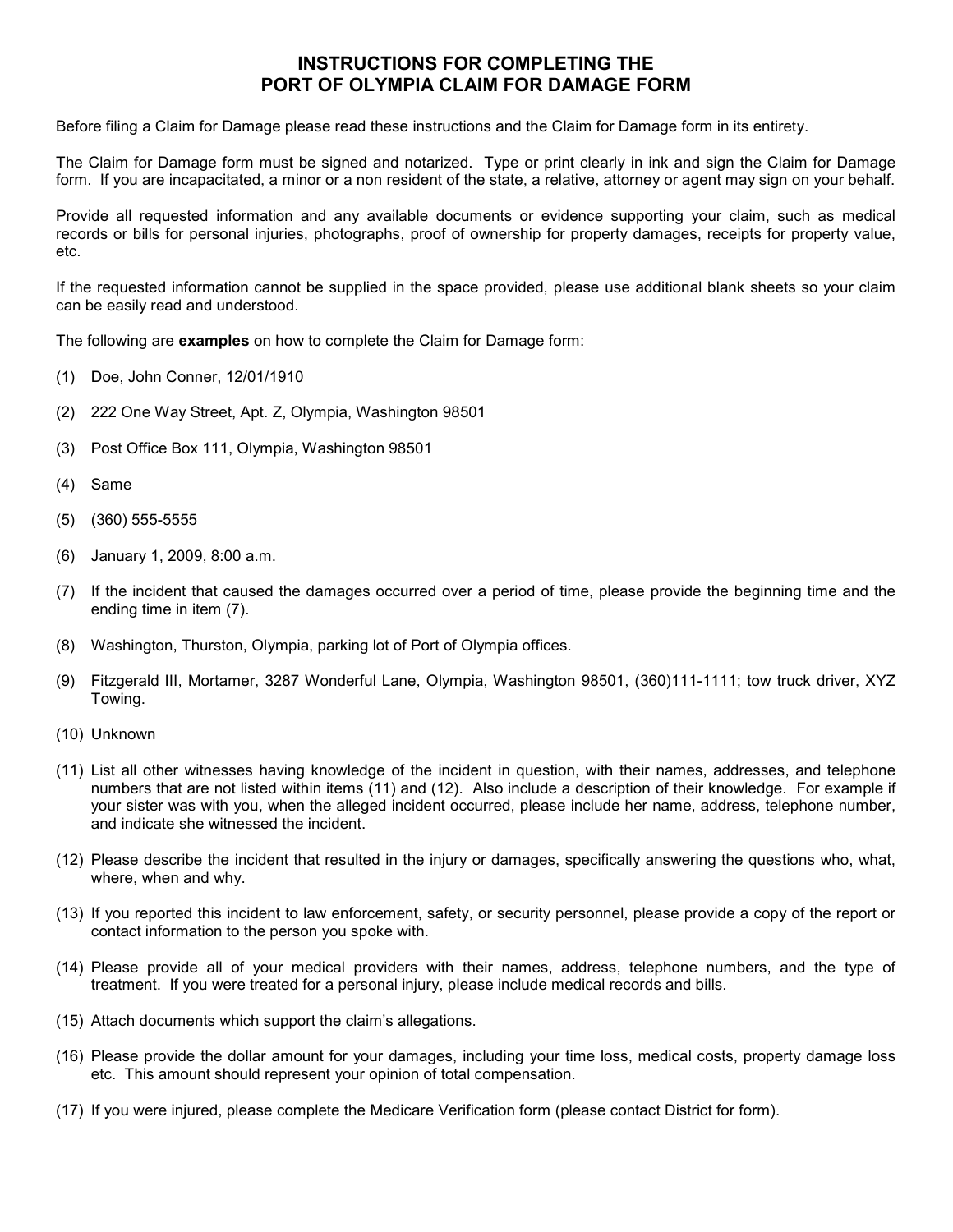Submit the completed and notarized form to Matt Peach at Mattp@portolympia.com or by mail to Port of Olympia, Attention: Matt Peach, 606 Columbia Street NW Suite 300, Olympia, WA 98501. A confirmation receipt will be returned to the claimant.

THE CLAIM FOR DAMAGE FORM MUST BE SIGNED AND NOTARIZED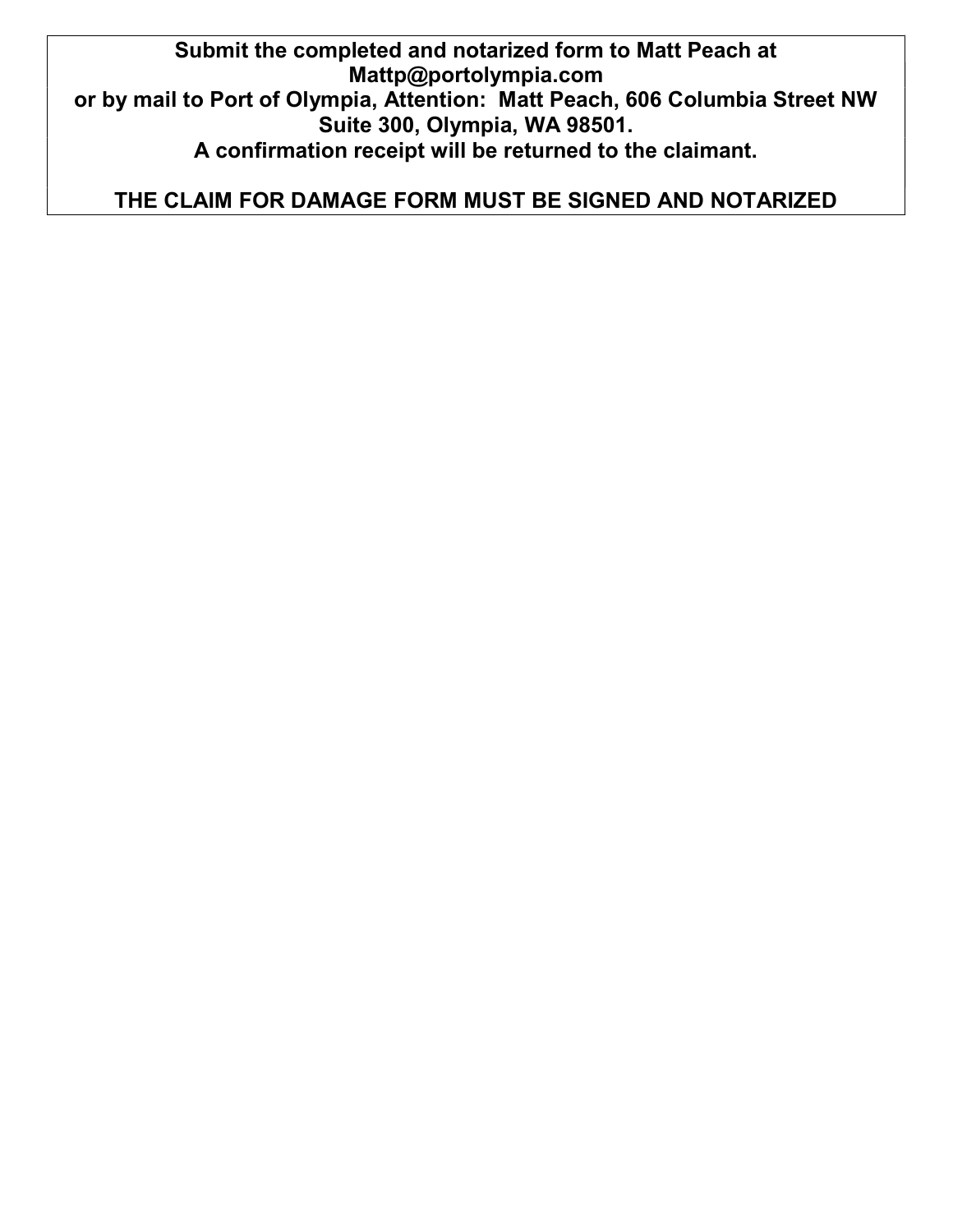# PORT OF OLYMPIA CLAIM FOR DAMAGE FORM

Under penalty of law, Enduris intends to prosecute all false claims.

| <b>CLAIMANT INFORMATION</b>                                                                                                                                                                                                                                              |  |          |                                                                                                                      |
|--------------------------------------------------------------------------------------------------------------------------------------------------------------------------------------------------------------------------------------------------------------------------|--|----------|----------------------------------------------------------------------------------------------------------------------|
| (1) Claimant's Name:                                                                                                                                                                                                                                                     |  |          |                                                                                                                      |
|                                                                                                                                                                                                                                                                          |  | (Middle) | (Date of Birth: mm/dd/yyyy)                                                                                          |
|                                                                                                                                                                                                                                                                          |  |          |                                                                                                                      |
|                                                                                                                                                                                                                                                                          |  |          |                                                                                                                      |
| (4) Residential Address for Six Months Prior to the Date of the Incident (if different from current address):                                                                                                                                                            |  |          |                                                                                                                      |
|                                                                                                                                                                                                                                                                          |  |          | (5) Claimant's Daytime Phone Numbers: Home Phone # ____________________Business/Cell #____________________           |
| Claimant's Email Address: ________________________                                                                                                                                                                                                                       |  |          |                                                                                                                      |
| <b>INCIDENT INFORMATION</b>                                                                                                                                                                                                                                              |  |          |                                                                                                                      |
| (6) Date of Incident: $\frac{1}{(mm/dd/yyyy)}$ Time: $\frac{1}{(mm/dd/yyyy)}$ Time: $\frac{1}{(mm/dd/yyyy)}$                                                                                                                                                             |  |          |                                                                                                                      |
| (7) If the incident occurred over a period of time, date of first and last occurrences:                                                                                                                                                                                  |  |          |                                                                                                                      |
|                                                                                                                                                                                                                                                                          |  |          |                                                                                                                      |
| From: $\frac{\text{Time:}}{\text{Time:}}$ $\frac{\text{Time:}}{\text{Mean:}}$ $\frac{\text{Time:}}{\text{Mean:}}$ $\frac{\text{Mean:}}{\text{Time:}}$<br>To: $\frac{\text{Time:}}{\text{Time:}}$ $\frac{\text{Time:}}{\text{Mean:}}$ $\frac{\text{Time:}}{\text{Mean:}}$ |  |          |                                                                                                                      |
|                                                                                                                                                                                                                                                                          |  |          |                                                                                                                      |
|                                                                                                                                                                                                                                                                          |  |          |                                                                                                                      |
| (9) If the incident occurred on a street within the Port of Olympia boundaries:                                                                                                                                                                                          |  |          |                                                                                                                      |
| (name of street) (at intersection with or nearest intersecting street)                                                                                                                                                                                                   |  |          |                                                                                                                      |
| (10) District or agency alleged responsible for damage/injury: Port of Olympia                                                                                                                                                                                           |  |          |                                                                                                                      |
| (11) Names, address, and telephone numbers of all persons involved in or witness to this incident:                                                                                                                                                                       |  |          |                                                                                                                      |
|                                                                                                                                                                                                                                                                          |  |          | (12) Name, addresses, and telephone numbers of all district or agency employee having knowledge about this incident: |

(13) Names, addresses, and telephone numbers of all individuals not already identified in (11) and (12) above that have knowledge regarding the liability issues involved in this incident, or knowledge of the claimant's resulting damages. Please include a brief description as to the nature and extent of each person's knowledge. Attach additional sheets if necessary. l

(14) Describe the cause of the injury or damages. Explain the extent of property loss or medical, physical or mental injuries. Attach additional sheets if necessary.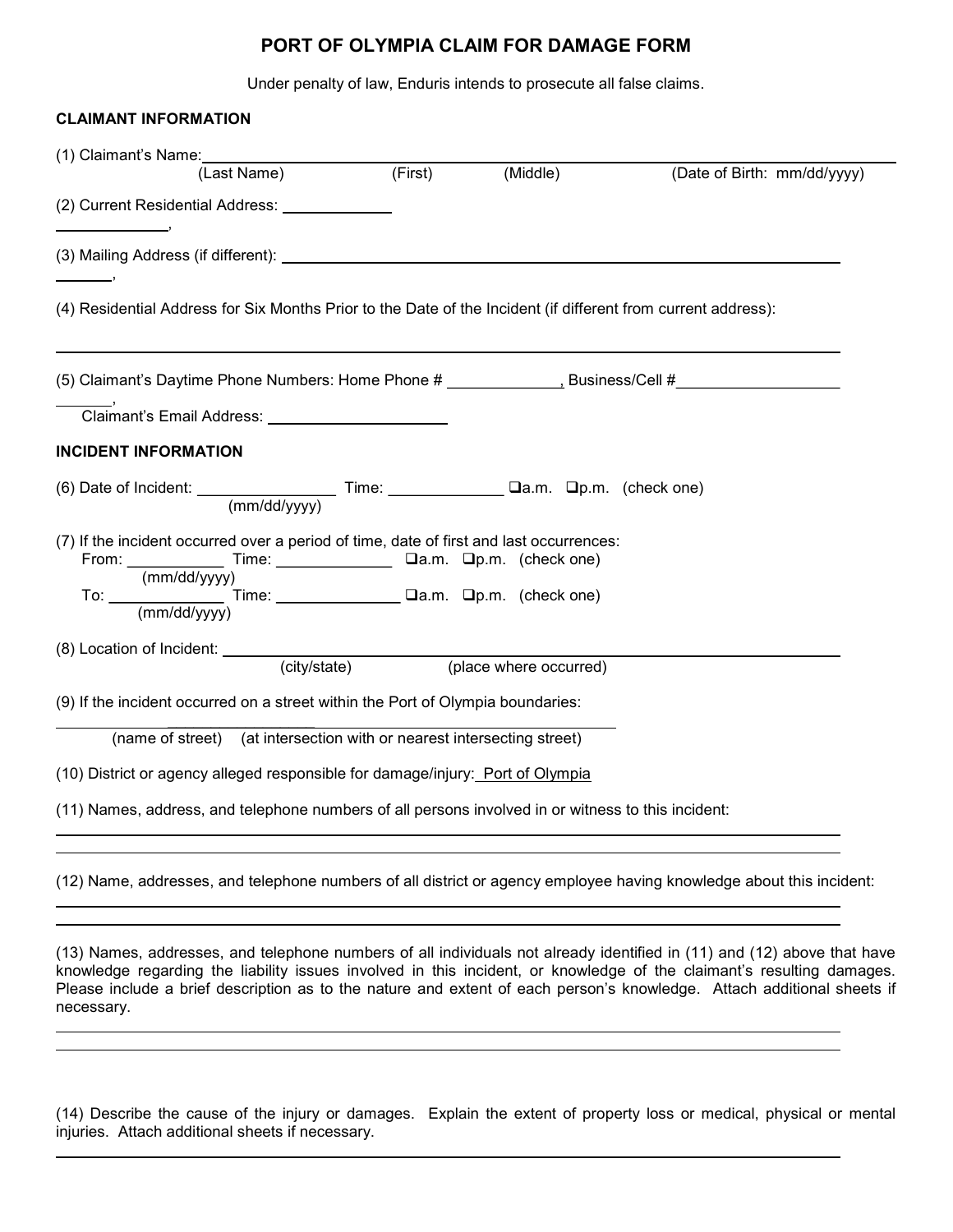(15) Has this incident been reported to law enforcement, safety or security personnel? If so, when and to whom?

(16) Names, addresses and telephone numbers of treating medical providers. Attach copies of all medical reports and billings.

(17) Please attach documents which support the claim's allegations.

(18) I claim damages in the amount of \$

(19) If you are injured, are you a Medicare beneficiary?  $\Box$  Yes  $\Box$  No (check one) If Yes, please complete the Medicare Verification form.

| ** ADDITIONAL INFORMATION REQUIRED FOR AUTOMOBILE CLAIMS ONLY** |        |                  |         |  |  |  |  |
|-----------------------------------------------------------------|--------|------------------|---------|--|--|--|--|
| License Plate #                                                 |        | Driver License # |         |  |  |  |  |
| Type Auto:                                                      |        |                  |         |  |  |  |  |
|                                                                 | (year) | (make)           | (model) |  |  |  |  |
| <b>DRIVER:</b>                                                  |        | <b>OWNER:</b>    |         |  |  |  |  |
| Address:                                                        |        | Address:         |         |  |  |  |  |
| Phone #:                                                        |        | Phone #:         |         |  |  |  |  |
| <b>PASSENGERS:</b>                                              |        |                  |         |  |  |  |  |
| Name:                                                           |        | Name:            |         |  |  |  |  |
| Address:                                                        |        | Address:         |         |  |  |  |  |
|                                                                 |        |                  |         |  |  |  |  |

The claimant must sign this claim form unless he or she is incapacitated, a minor, or a nonresident of the state, in which case it may be signed on behalf of the claimant by any relative, attorney, or agent representing the claimant.

I declare under penalty of perjury under the laws of the state of Washington that the foregoing is true and correct.

#### NOTE: THIS FORM MUST BE SIGNED AND NOTARIZED

I, 1. All 2012 Corresponding to the above in the claimant for the above in the claimant for the above described; that I have read the above claim, know the contents thereof and believe the same to be true.

X  $x$ Signature of Claimant(s)

Subscribed and sworn to before me this  $\_\_\_\_day$  of  $\_\_\_\_\_\_\_\_y$ , 20  $\_\_\_\_\.$ 

NOTARY PUBLIC in and for the State of Washington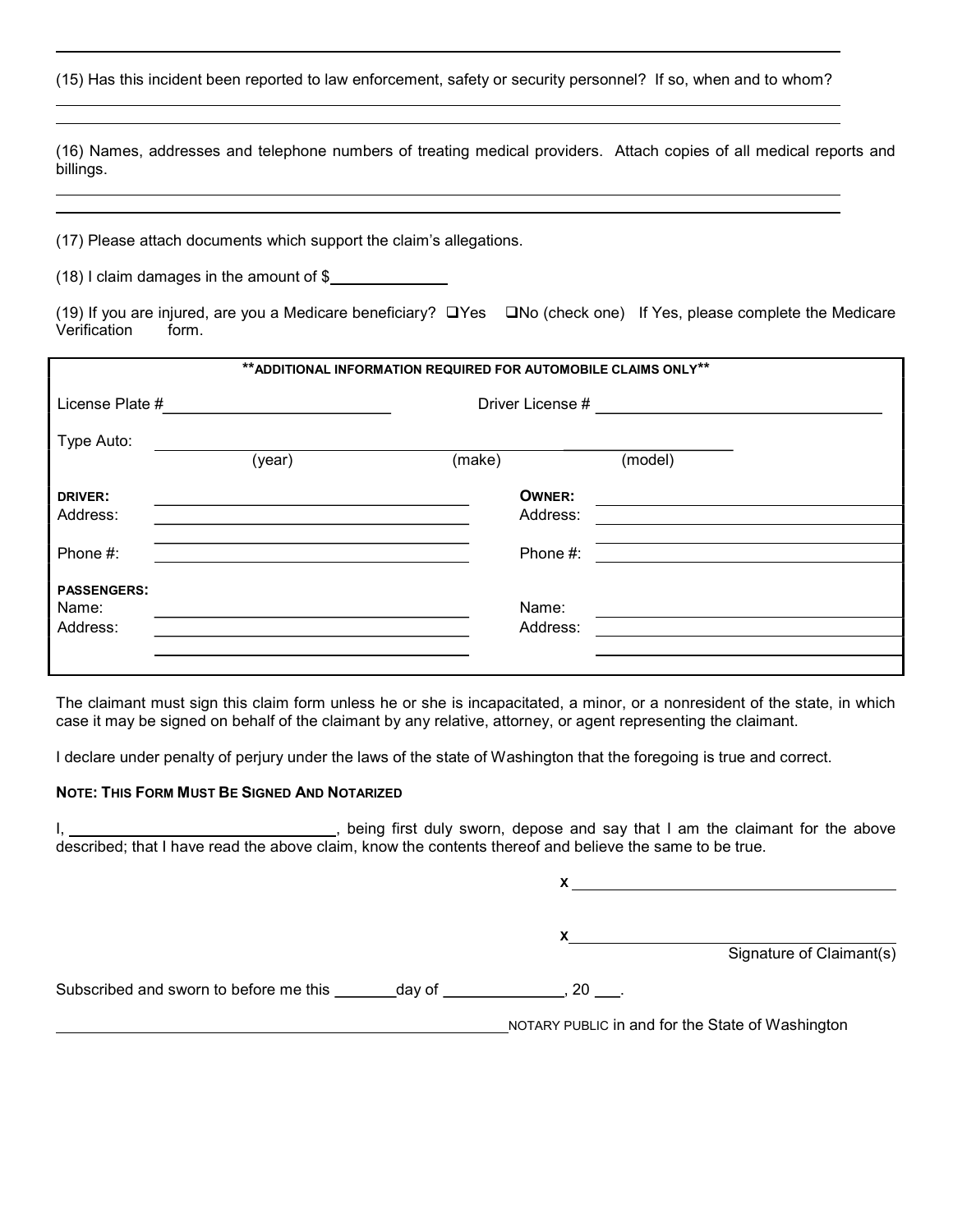The Centers for Medicare & Medicaid Services (CMS) is the federal agency that oversees the Medicare program. Many Medicare beneficiaries have other insurance in addition to their Medicare benefits. Sometimes, Medicare is supposed to pay after the other insurance. However, if certain other insurance delays payment, Medicare may make a "conditional payment" so as to not inconvenience the beneficiary, and then recover after the other insurance pays.

Section 111 of the Medicare, Medicaid, and SCHIP Extension Act of 2007 (MMSEA), a federal law that became effective January 1, 2009, requires that liability insurers (including self-insurers), no-fault insurers, and workers' compensation plans report specific information about Medicare beneficiaries who have other insurance coverage. This reporting is to help CMS to properly coordinate payment of benefits among plans so that your medical claims are paid promptly and correctly.

We are asking you to answer the questions below so that we may comply with this law.

## Please review this picture of the Medicare card to determine if you have, or have ever had, a similar Medicare card.

## Please note the Medicare Number located on this card.



# Section I

| Are you presently, or have you ever been, enrolled in Medicare?                                     | $\square$ Yes                  | $\Box$ No |                 |                |
|-----------------------------------------------------------------------------------------------------|--------------------------------|-----------|-----------------|----------------|
| If yes, please complete the following. If no, proceed to Section II.                                |                                |           |                 |                |
| Full Name: (Please print the name exactly as it appears on your SSN or Medicare card if available.) |                                |           |                 |                |
| Medicare Number:                                                                                    | Date of Birth<br>(Mo/Day/Year) |           |                 |                |
| **Social Security Number:<br>(If Medicare Number is Unavailable)                                    |                                | Sex       | $\n  Example\n$ | $\square$ Male |

\*\* Note: If you are unable to provide your Medicare Number and uncomfortable with providing your full Social Security Number (SSN), you have the option to provide the last 5 digits of your SSN in the section above.